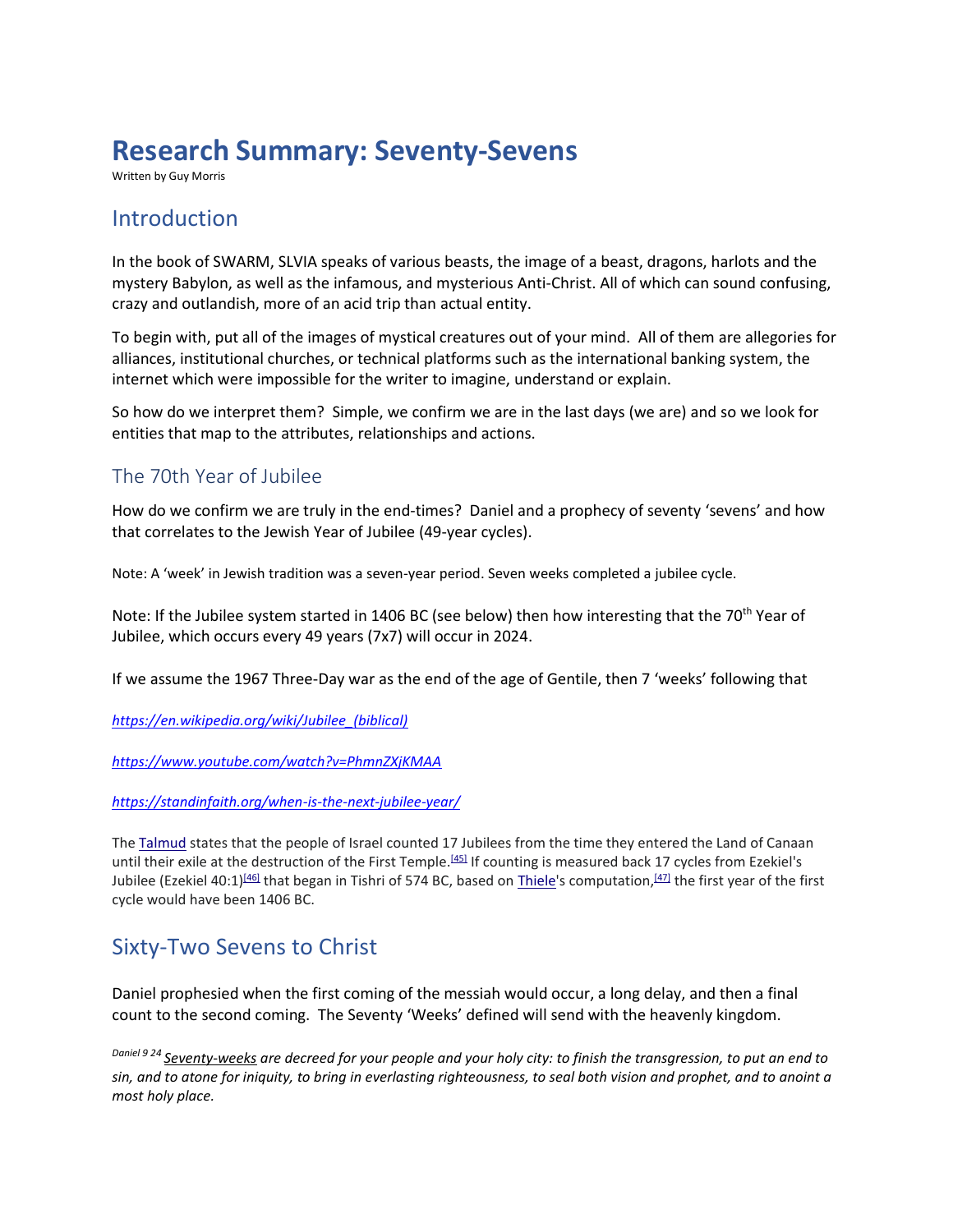From the time of the prophesy there would be 62 weeks (434 years) until the crucifixion of Christ and destruction of Jerusalem.

Daniel 9 *<sup>26</sup>After the sixty-two weeks, an anointed one shall be cut off and shall have nothing, and the troops of the prince who is to come shall destroy the city and the sanctuary. Its end shall come with a flood, and to the end there shall be war. Desolations are decreed.*

After the destruction of Israel would come an extended period called the **Age of Gentiles**, followed by **seven more 'weeks'** and then a **final count of seven, the tribulation**.

### Age of the Gentiles

*"They will fall by the edge of the sword and be led captive among all nations, and Jerusalem will be trampled underfoot by the Gentiles, until the times of the Gentiles are fulfilled." Luke 21.24*

Following the fall of Jerusalem, and before the final count of eight sevens, Daniel, Jesus spoke of an extended period of time that puts a hold on prophecy fulfillment called the 'age of gentiles'.

Age of the Gentiles refers to the historical time between following 70 AD where non-Jews controlled the land of Israel and city of Jerusalem. There are many interpretations to what the age of the Gentiles means and when it ends, but most believe the age ended with the 1948 UN resolution that created the land of Israel from the British controlled land of Palestine.

However, a second interpretation is that the age does not end until the Jews control Jerusalem, which occur in 1967 during the 3-Day war. A part of me leans in this direction.

*<https://www.compellingtruth.org/times-of-the-gentiles.html>*



As noted in SWARM, this event was both historically singular, but the incredible statistical probability of the re-creation of Israel after nearly 2,000 years does demand some attention.

*"Who has ever heard of such things? Who has ever seen things like this? Can a country be born in a day or a nation be brought forth in a moment? Yet no sooner is Zion in labor than she gives birth to her children." Isaiah 66:8* 

*<https://biblehub.com/isaiah/66-8.htm>*

Note: Also note that starting with the end of the age of gentiles, there would be eight 'sevens' remaining to complete before the second coming.

*"13And I will bring them out from the people, and gather them from the countries, and will bring them to their own land, and feed them upon the mountains of Israel by the rivers, and in all the inhabited places of the country." Ezekiel 34:13* 

<https://www.biblegateway.com/passage/?search=Ezekiel+34%3A13&version=KJV>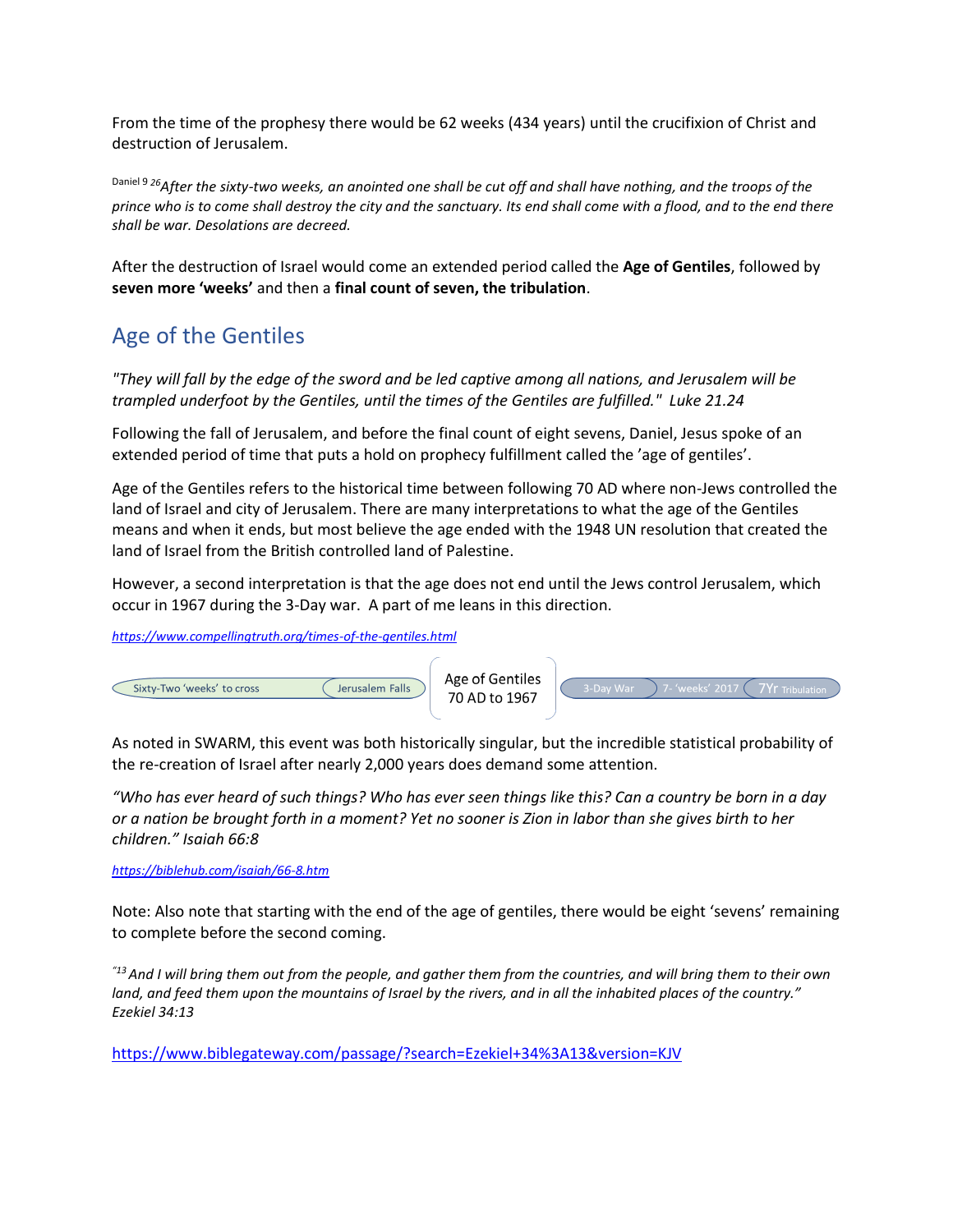My belief is that the seven periods of marking the signs of the times ended in 2017 (1967 + 49 years) at which point we may have entered into a phase of last day prophesy called the Seven Seals.

During this time, the anti-Christ would appear on the world stage, and the alliances or entities of the beasts, dragons, whores and mystery Babylon of Revelation should be apparent from their attributes and tradition, and there would be a rise of false prophets, and teachers, war would prevail in the Middle East; a global pandemic and pestilence would lead to food shortage, and in some places, a famine with an economic collapse. All of which can be seen on the nightly news since 2017, exactly at the time Daniel said to keep watch for the second coming of the messiah.

## The Third Temple

In the middle of the final seven, a third Jewish temple is rebuilt, and/or the temple sacrifice restarts. Why is the third Temple important in God's plan? Well, for one, if Jeshua is the sacrifice that ended sacrifice, and if through Christ the Holy Spirit dwells within us, then why does God still need a temple in which to dwell with man? It will be a false temple.

*"So when you see the abomination of desolation spoken of by the prophet Daniel, standing in the holy place (let the reader understand), then let those who are in Judea flee to the mountains. Let the one who is on the housetop not go down to take what is in his house, and let the one who is in the field not turn back to take his cloak. And alas for women who are pregnant and for those who are nursing infants in those days! ..." Matt 24:15-21*

Many believe that desecration of a third temple by the anti-Christ will be a sign of the last days.

#### The Red Heifer

In SWARM, temple sacrifices have begun and in fact, the preparation is ready.

I will start by admitting that I am not well versed on the importance of a red heifer in the restart of the temple sacrifice and how extremely rare this calf appears. The Jewish Sanhedrin are watching for the red heifer and believe that two candidates are now viable. Restart of regular sacrifice is also important to fulfill prophecy of when the Jewish Messiah will appear.

I recommend the linked video as a good resource on the Red heifer latest news.

<https://www.youtube.com/watch?v=CD4p0qNrTlE>

<https://www.youtube.com/watch?v=jP3TFSo6k-4>

#### Third Temple Location

The location of where to build the temple and who will build the temple also are filled with controversy. Tradition and most Jews believe the original two temples were built on what is now called the temple mount, and therefore holy ground and the third temple must be built on the temple mount. This will provoke war.

A second theory is based on archaeological evidence that the temple was actually south of the temple mount over the Gihon Springs. I believe this evidence. Now of course, if the third temple were built in